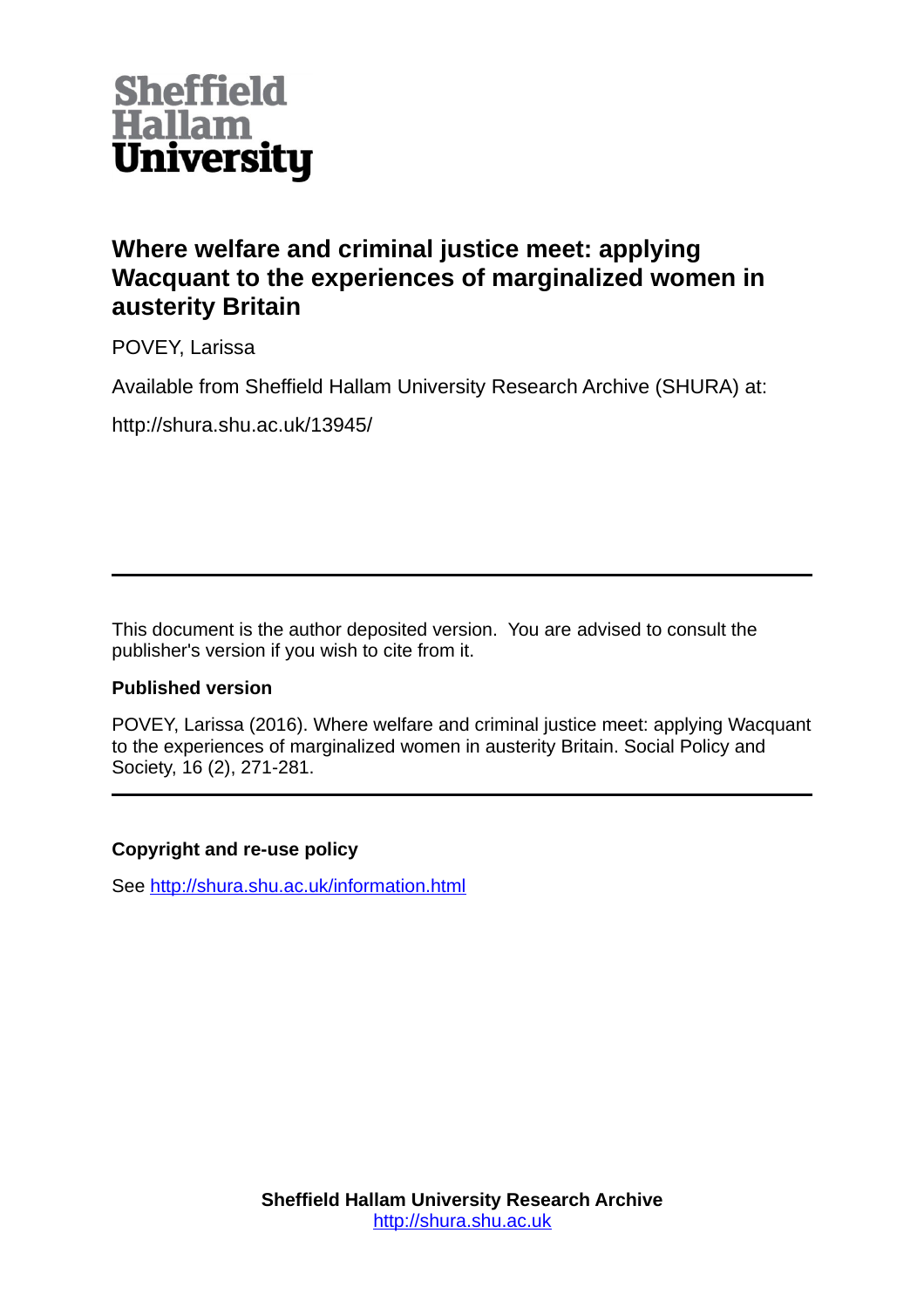<CT>Where Welfare and Criminal Justice Meet: Applying Wacquant to the Experiences of Marginalized Women in Austerity Britain

# **<CA>Larissa Povey**

*<CAA>Centre for Regional, Economic and Social Research, Sheffield Hallam University*

*Email: larissa.j.povey@student.shu.ac.uk*

 $<$ AB/ $>$ 

*Research linking social and penal policy has grown extensively in recent years. Wacquant (2009) suggests that retrenchment of welfare support and expansion of the penal system work together to bear down on marginalised populations in a 'carceral– assistential net'. Empirical and theoretical examinations of these regimes are often underpinned by gendered assumptions. This article addresses this limitation by foregrounding the experiences of women; qualitative interviews offer an insight into their experiences at the intersection of welfare and criminal justice policy in austerity Britain. Their reflections make visible the complex, heterogeneous raft of social assistance, institutional neglect and intensive intervention that characterises women's experiences of the 'carceral–assistential net'. The evidence presented suggests that for marginalised women interventions intensify once behaviour becomes problematic or in times of crisis. While some interventions are valued by those engaged there is little significant impact on their socio-economic position.*

**Keywords:** Welfare, criminal justice, support, punitive, care.

# **<A>Introduction**

1 <FO>In a climate of hostility towards those in receipt of social assistance, where deprived or vulnerable parents are often met with suspicion, the voices and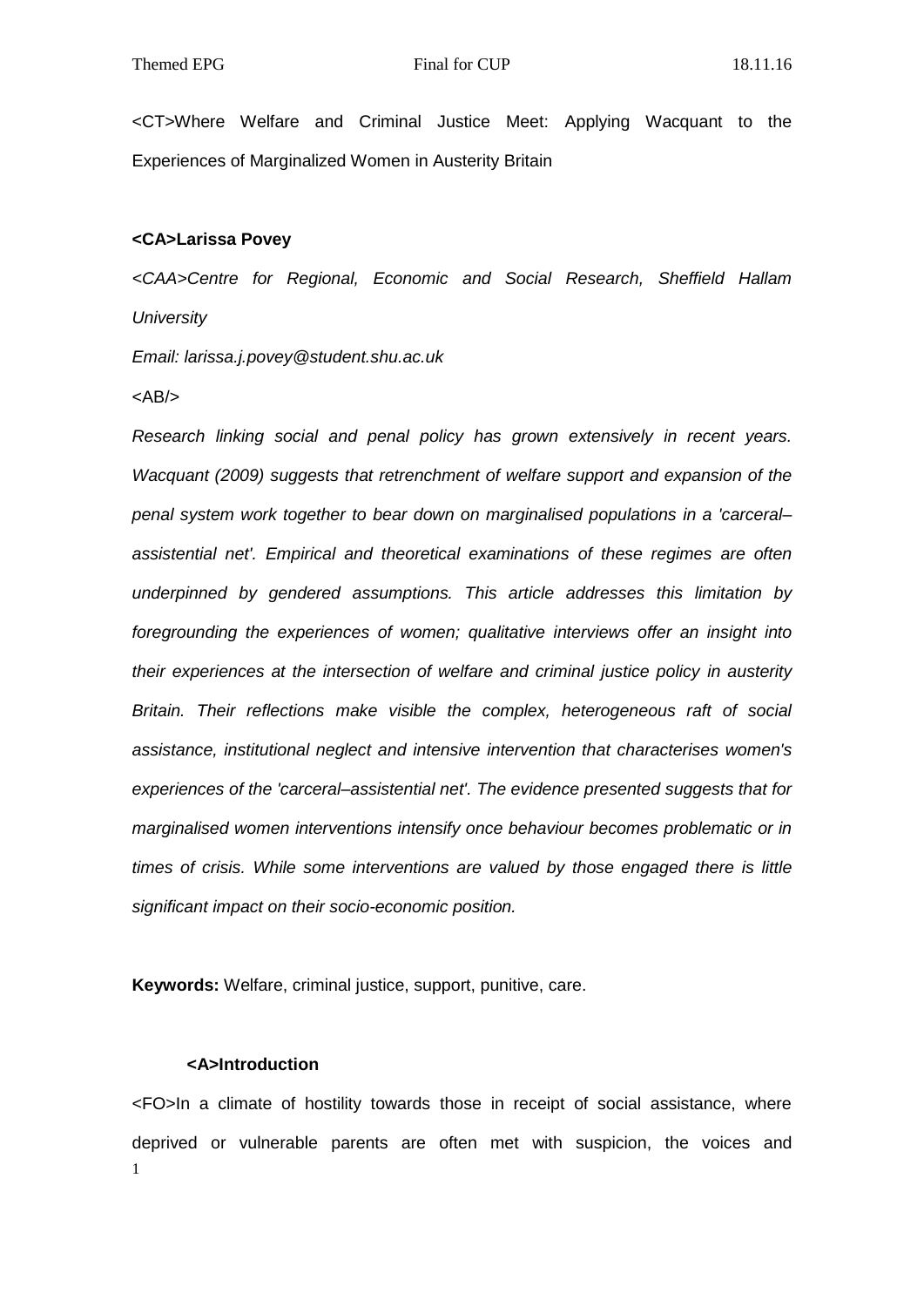experiences of women on the receiving end of stigmatizing narratives often remain hidden. Wacquant (2009) has conceptualised the relationship between social and penal policy as a 'carceral–assistential net' with which the neoliberal state incapacitates certain marginalised populations. The net comprises a retrenching welfare arm and a growing penal arm, the latter bearing down on the social disorders associated with the erosion of a Keynesian social compact. The criminalizing gaze of the centaur-state<sup>1</sup> is reserved for those at the very bottom of society by punitively containing 'two gender sides of the same population coin'; women through 'workfare' and men via 'prisonfare' (Wacquant, 2009). This article draws on new empirical research that explores the lived experiences of women in 'advanced marginality'<sup>2</sup> and how they negotiate their own position and identity in austerity Britain. In doing so, the article seeks to texture Wacquant's conception<sup>3</sup> of the 'penal–welfare nexus', with rich accounts of women subject to *both* arms of the 'carceral–assistential net'.

This article draws on the accounts of eighteen women, twelve of whom have offended and who have been subject to either prison and/or community-based sentences, and six with complex needs who meet the criteria for being 'at risk of offending' (Corston, 2007). All were subject to interventions from agencies across the penal–welfare nexus, the space in which symbiotic welfare and penal policies both punitively contain and support surplus populations. Research participants were longterm unemployed and all except one were in receipt of benefits.

2 Following a brief examination of the relevant literature and shifts in UK social policy, the methodological approach and findings of the study are then presented. A key finding is that women at the intersection of the penal–welfare nexus have frequently experienced multiple deprivations, victimhood and institutional neglect in childhood, often linked to subsequent victimisation and criminalisation. Secondly, as adults, child removal proceedings were a significant, highly traumatic feature of some participants' experiences. Finally, participants do not perceive agencies of the criminal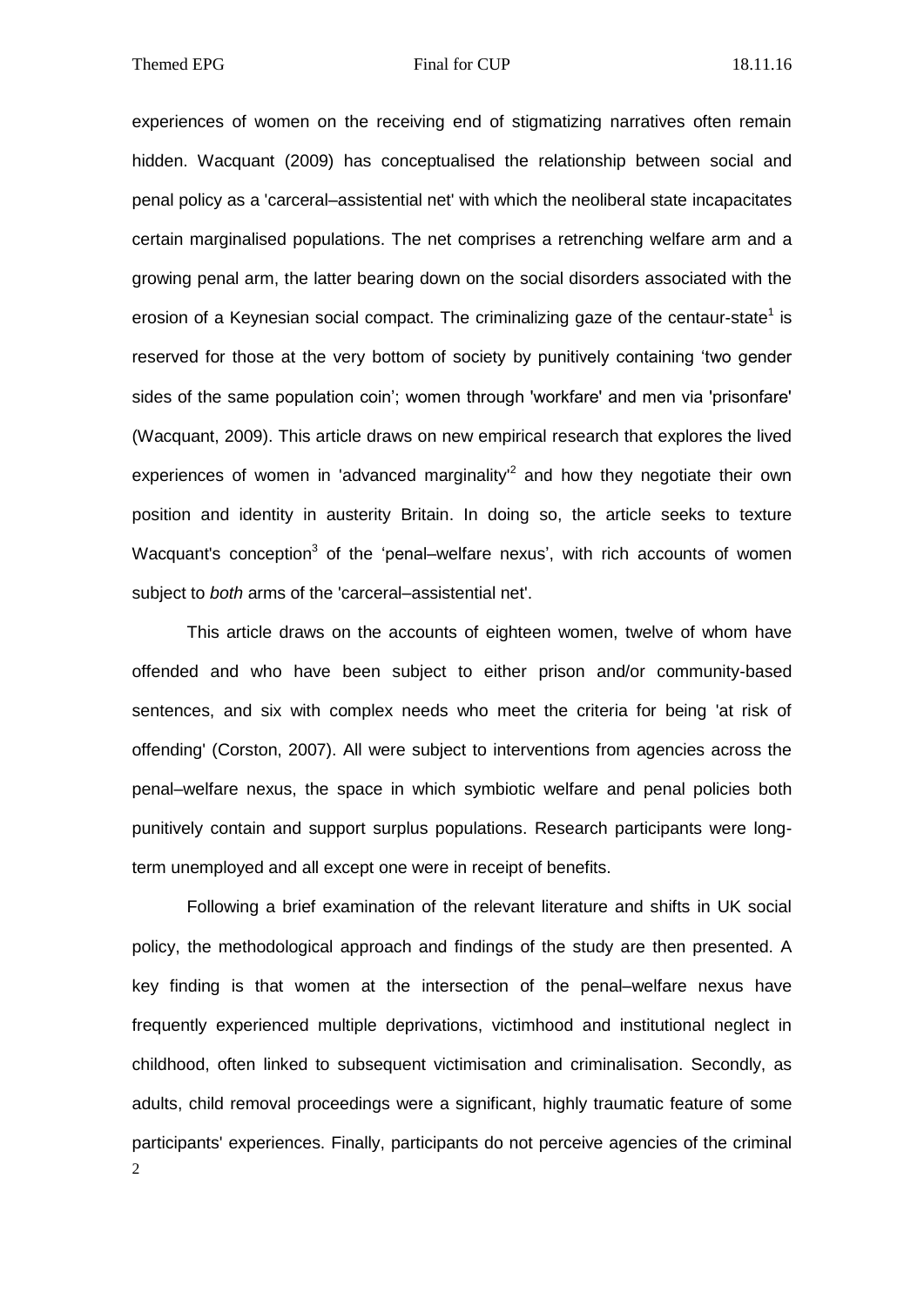justice system, particularly community-based interventions, as carceral. Far from it – they value the therapeutic interventions available, as well as the discretionary protection provided by frontline welfare practitioners from the worst effects of heightened conditionality and punitive sanctions. Earlier experiences of trauma/intervention may have primed participants cognitively, shaping how they make sense of subsequent and ongoing interventions. Their reflections make visible the complex, heterogeneous raft of social assistance, institutional neglect and intensive interventions which characterise women's experiences of the 'carceral–assistential net'; and spaces where the penal and welfare arms overlap as women cycle through periods of carcerality and assistance. Based on the findings, the concluding section reflects on the extent to which interventions protect women from further exclusion, and the implications this raises for challenging punitive forms of social investment.

# **<A>Gendering the 'carceral–assistential net'**

3 <A>Literature examining how UK welfare and penal reforms impact upon women at the intersection of both systems is relatively sparse. <sup>4</sup> Women in receipt of out-of-work benefits, find themselves subject to high levels of surveillance, moral scrutiny and punishment with their pathways into the criminal justice system highly gendered (Bumiller, 2013). Corcoran and Fox (2012: 339–41; 2013) point to a blurring of welfare and penal roles particularly in gender-specific interventions of the 'Diversion Programme<sup>5</sup> and more broadly in the 'voluntary sector turn in criminal justice' working partnerships. The Coalition and current Conservative governments' austerity policies have intensified disciplinary welfare linked to behavioural and attitudinal conditions, expanding their reach to groups formerly granted a level of protection in the shift towards 'ubiquitous conditionality' (Dwyer and Wright, 2014: 33). Research suggests that the impact of welfare reform falls disproportionately onto women who rely more on social assistance and who use public services more intensively (Hills, 2014). The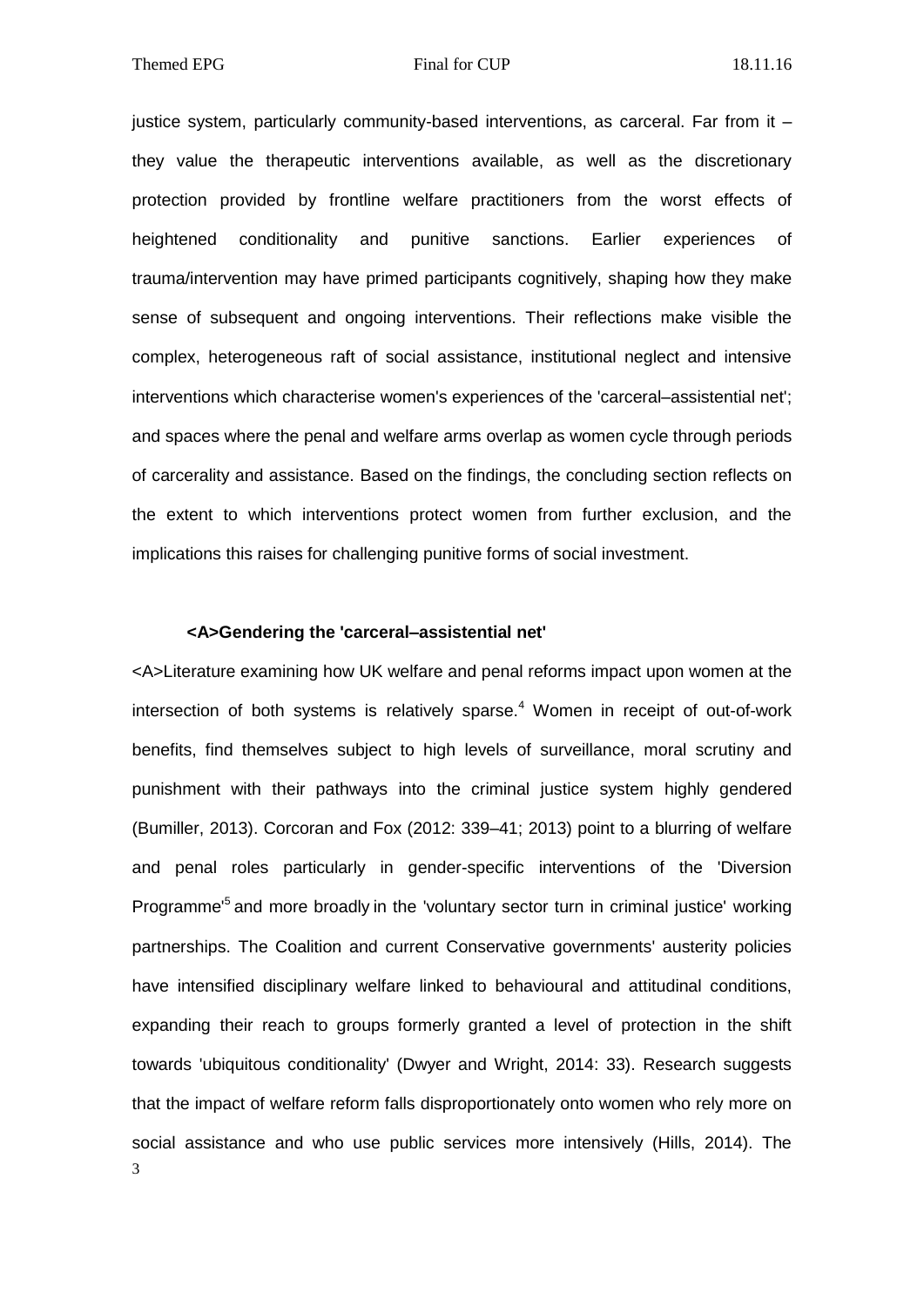concomitant expansion and intensification seen within penal policy criminalises certain families, particularly marginalised, lone female parent households (Ball *et al*., 2016).

Jensen (2013: 62) emphasises how the continued undermining of social protections 'coalesces more substantively and intensively around the institution of the family and parenting than any other site'. Linked to this has been the successful conflation in public discourse of 'anti-social behaviour' (ASB) and parental deficit, particularly 'dadlessness' (Ashe, 2014: 664). While family intervention may be welcomed in some cases (see Flint, 2012), it is often associated with coercion and control (see Gillies, 2012; Crossley, 2016). There is often an adversarial dynamic in parent–state relationships mediated via child protection agencies: parents are expected to 'shape up or the child will be shipped out'. A more supportive and compassionate approach would be appropriate, particularly for those living with an accumulation of daily hardships (Featherstone *et al*., 2014: 9). Child removal is 'doxic' (uncontentious), especially when parents are state outcasts, multiply deprived and/or who have been through the criminal justice system.

The number of looked after children increased sharply in 2010 and has continued to rise steadily; recurrent proceedings – birth mothers caught in a cycle of repeat pregnancies and removals into care – make up almost a third of care applications (Broadhurst *et al*., 2015). There are complex reasons behind these developments: long-term variations in social work and legal practice, a number of high profile child deaths and a focus on risk management have influenced the shift towards early intervention (Rogowski, 2013). It is important to place child rescue in a broader historical context of states' managing surplus populations in notably unequal societies as evidenced by racial assimilation policies and the removal of children from unmarried mothers (Featherstone *et al*., 2014). Earlier intervention through benefits or cash payments linked to contraception/sterilisation is similarly concerning.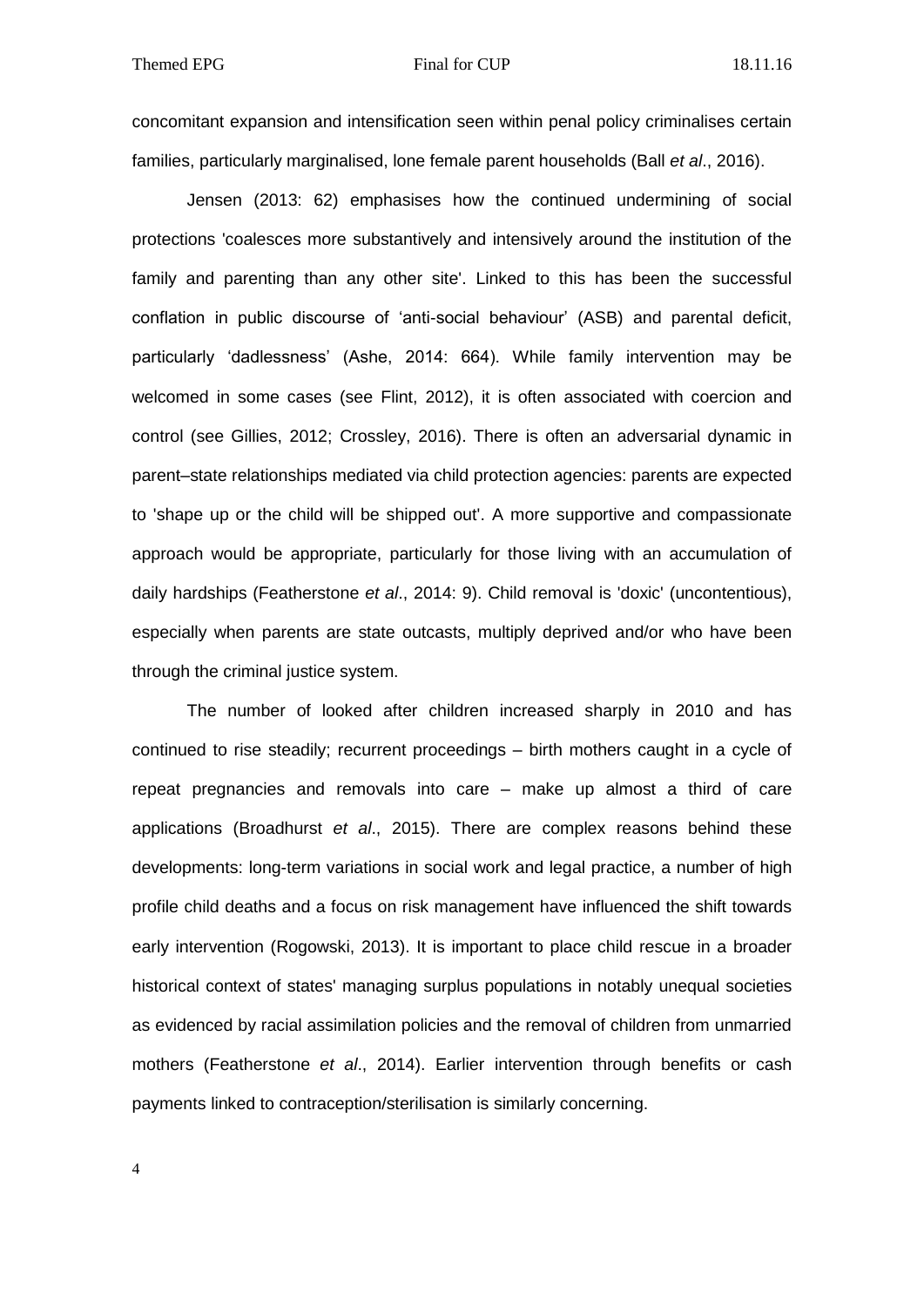Research, largely from North America, emphasises the link between welfare reform and child protective services involvement (Derr and Taylor, 2004). Swift and Parada (2004) consider child welfare policy as a mechanism for 'policing the poor'. Despite this, little attention has been paid to the experiences of a particular group of 'failed' citizens, mothers who have lost the right to care for their children.

#### **<A>Methods**

<FO>The study drawn upon here used a qualitative design; three to four repeat indepth interviews with eighteen women, aged between eighteen and fifty-six, engaged with services at the nexus of welfare and criminal justice policy. Fifteen women identified as White British, two as BME (black or minority ethnic) and one as Other White. Except one who had been convicted of benefit fraud, all participants were in receipt the Employment and Support Allowance (ESA), with a roughly equal split across those placed in the support group and those in the work-related activity group (WRAG). ESA replaced Incapacity Benefit in 2008 as the main health-related benefit, introducing recurring work capability assessments (WCA) (Grover and Piggott, 2010). Ethics approval for the study was obtained from Sheffield Hallam University. Given the complexities of participants' everyday lives, histories of abuse and trauma, ethical considerations were a chief concern; consent and capacity to give consent were continuously sought/assessed. While the sample size is small and therefore not generalisable to larger populations, the data provide in-depth, contextualised insights into participants' lived experiences of interventions.

5 Participants were recruited via four gatekeeper organisations in two northern UK cities, two 'women's community centres' (WCC) or 'one-stop-shops', providing services for those 'at risk of (re)offending' and activities attached to community-based sentences; a domestic abuse survivor support group (DASSG) and a homeless project (HP). Attendance at the women's centres often began as a 'specific activity' element of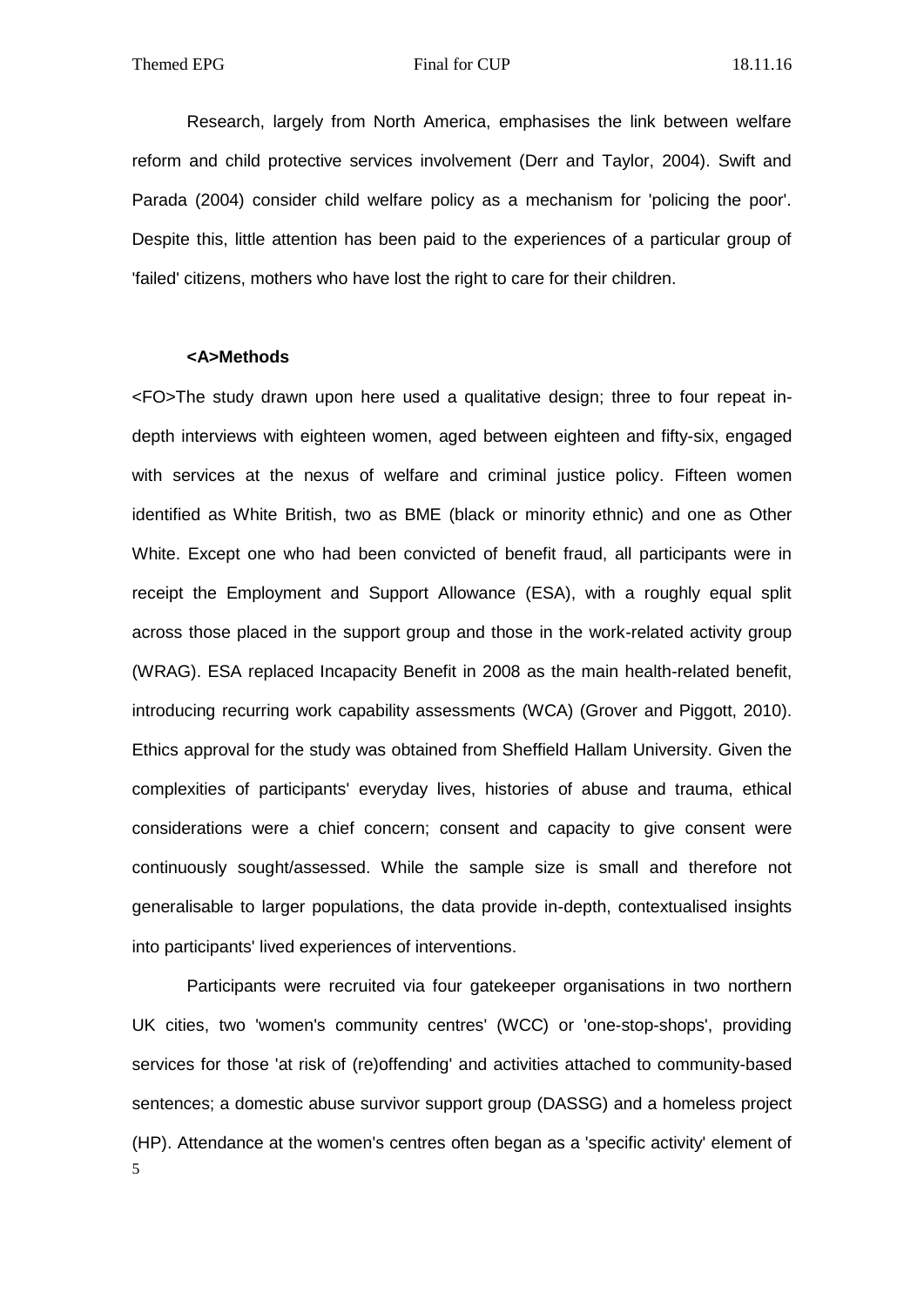a diversionary/community-based sentence or terms set by probation. Gatekeepers provide therapeutic services as part of gender-specific criminal justice interventions to reduce women's offending and victimisation.

Participants had a range of relationships with the criminal justice system, some had long histories of persistent reoffending, six participants had experienced multiple short prison sentences and community-based punishments, others had one conviction or minor offences punished in the community. Of the ten women who had received formal convictions, three participants disclosed child neglect/abuse, arson and being an accessary to murder, the rest disclosed minor offences, more commonly associated with female offending, including possession of a controlled drug, theft or breaching the conditions of a court order or community sentence. Many participants' disclosed poor mental health, histories of drug or alcohol misuse, experiences of domestic violence or sexual victimisation, synonymous with the wider population of female offenders (Prison Reform Trust, 2016).

6 Gatekeepers comprised statutory, voluntary and private organisations though these distinctions were harder to discern due to the 'hybridisation' of public service providers in the 'mixed economy' of the carceral archipelago (Corcoran and Fox, 2012: 340). Foucault's (1977) term 'carceral archipelago' describes the dispersal of disciplinary mechanisms of social control that permeate societal institutions. Recruitment of participants was mainly through regular attendance of weekly groups at the gatekeeper organisations. Participants were identified by their willingness to take part; a quarter were referred by professionals. The potential for coercion was reduced by ensuring that professionals made clear the voluntary nature of participation and through confidentiality on which referrals engaged fully in the research process. A £15 'thank you' shopping voucher was used. Face-to-face interviews explored day-to-day activities, needs, engagement with services, employment, claimant and offending histories, family, social networks, identities and future aspirations. In addition to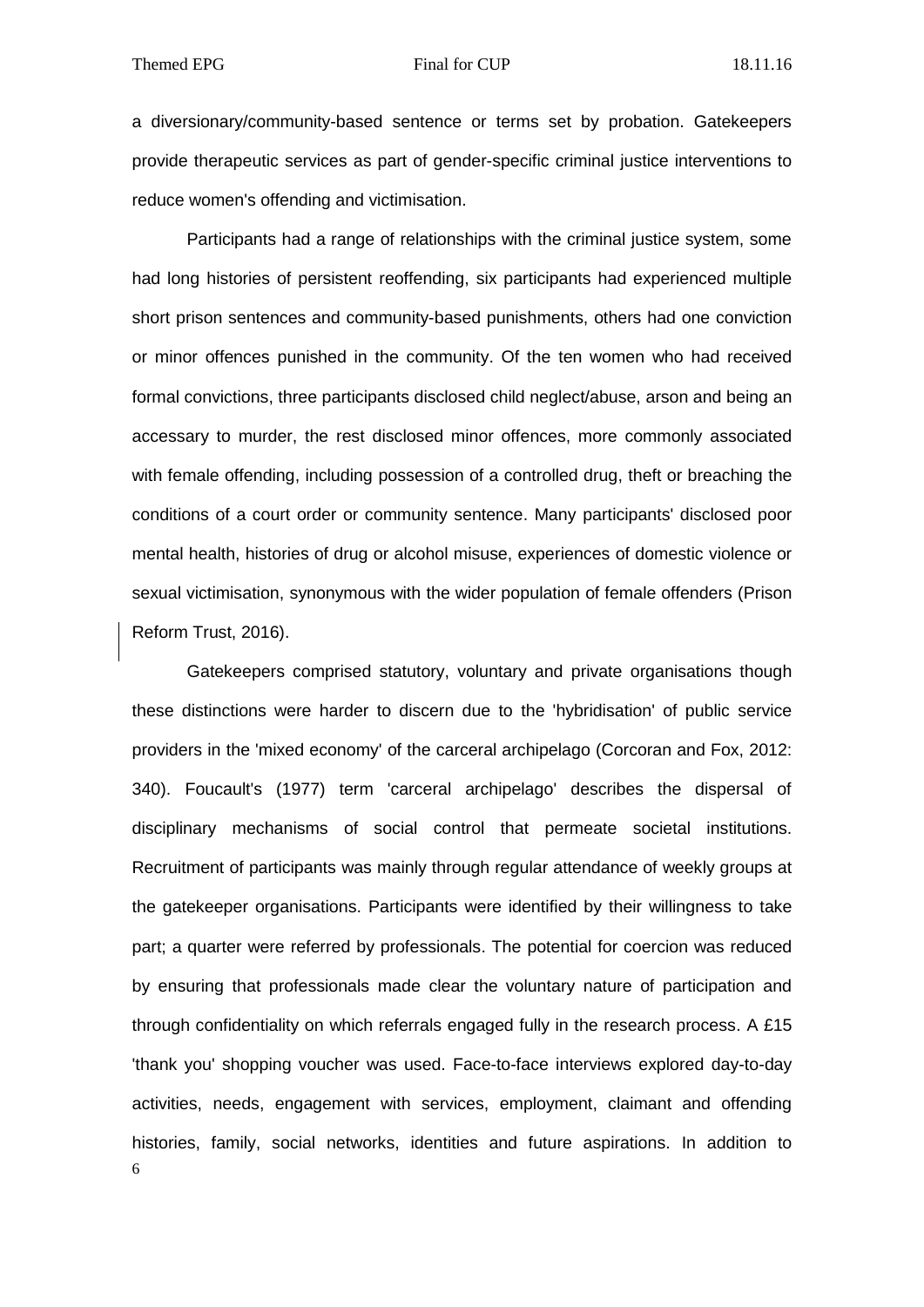qualitative interviews, visual and ethnographic methods were also employed. However, these are not discussed in detail here as the data generated are not relevant to this article. All interviews were digitally recorded, transcribed, coded and analysed for common issues and patterns, the data from which are presented in the next section.

# **<A>Care, institutional neglect and intensive interventions**

<FO>Participants' accounts depict highly traumatic experiences over the life course. 6 The majority had experienced neglect or abuse during childhood, some had been through the care system, suggesting a 'postcode lottery' of social services intervention (Cafcass, 2014). Many had subsequently experienced abusive relationships as adults; over a third had had children removed from their care; instances of domestic violence, sexual victimisation and exploitation were also prevalent:

<EXT/>

My uncle forced me into a lot of things … I was a working girl … he used to force me into brothels ... that's how I got in trouble. (Whitney, 26, HP)

 $<$ /EXT>

 $<$ EXT $/$ 

I was abused by my dad as a child. So [the counsellor] put me down as having complex post-traumatic stress … and disassociation disorder. (Lola, 56, WCC)

 $<$ /EXT>

 $<$ EXT $/$ >

[H]e shook me like a rag doll and threw me across the room. (Jessica, 55, DASSG)

 $<$ /EXT>

7 A high number of participants (sixteen) had at least one child; of this group seven had experienced the removal of a child or children from their care, two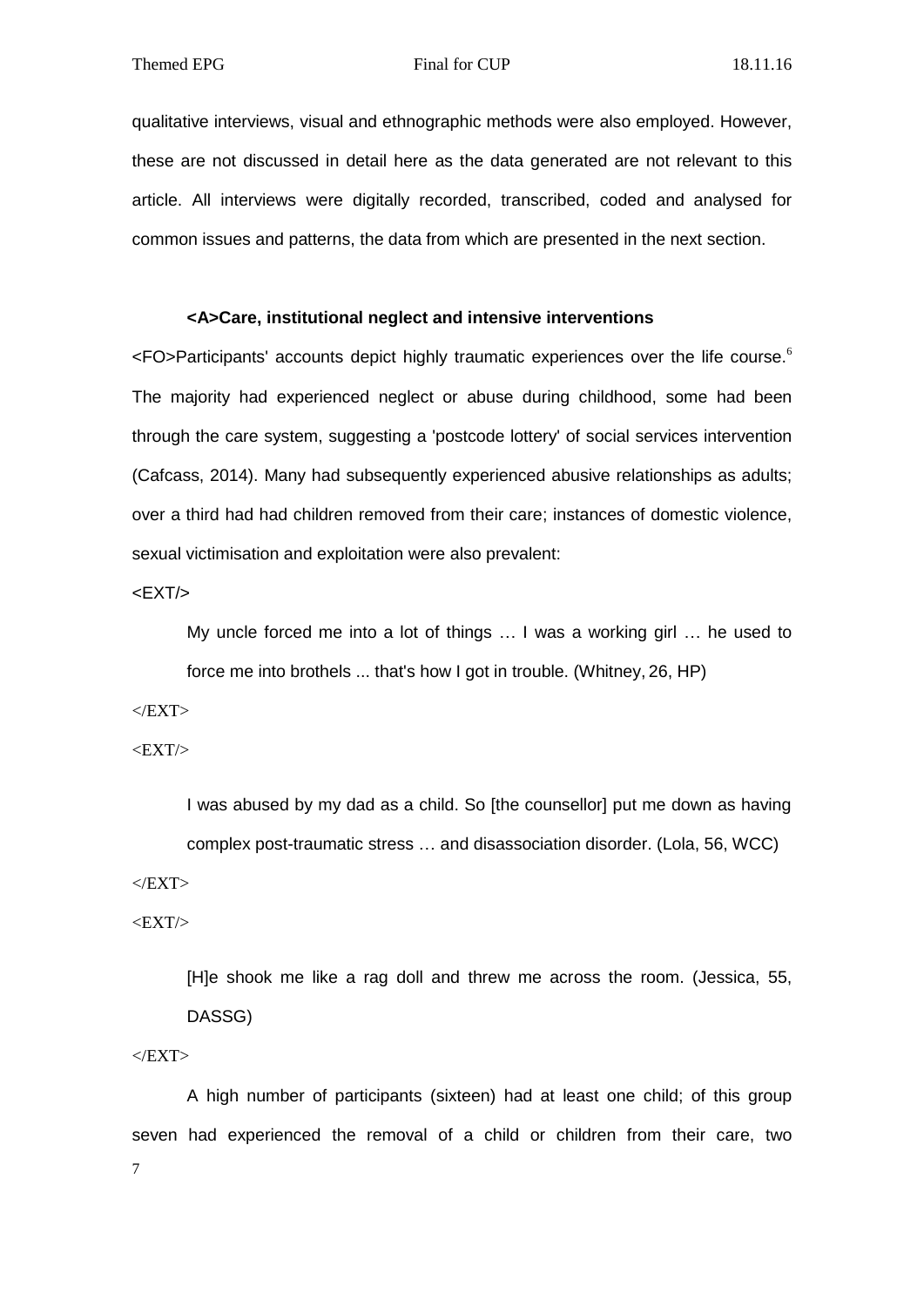participants had experienced the removal of five children from their care, and two participants were going through 'care proceedings' during the research process.

 $<$ EXT $/$ 

Three are in foster care, my eldest is here in [city] and my other one is with his grandma. (Sally, 36, HP)

# $<$ /EXT $>$

In interviews, it became clear that the loss of children had a profound effect on participants:

 $<$ EXT $/$ >

That is the worst punishment I've ever had … if it wasn't for these here [gatekeeper staff] I wouldn't have been able to cope. (Caitlin, 31, WCC)

 $<$ /EXT $>$ 

 $<$ EXT $/$ 

How am I gonna carry on without my boy, my heart's broke … I'm not gonna get through it. (Carly, 33, WCC)

 $<$ /EXT $>$ 

Personal experiences of care as children and then the loss of their own children to the care system highlights a cyclical aspect of involvement of social services and the courts. Like those with a criminal record, mothers who have been in care themselves are likely to be 'known' to statutory services and under such scrutiny are more likely to go through the process of having children removed (Broadhurst *et al*., 2015). Sally and Carly both have five children, none of whom has remained in their care. Social service professionals are perceived as powerful actors whose influence outweighs that of the legal system. Following each removal decision, the plethora of interventions from social and legal agencies halted. They did not receive support to help them become better parents, and be reunited with their children or to prevent the removal of future children: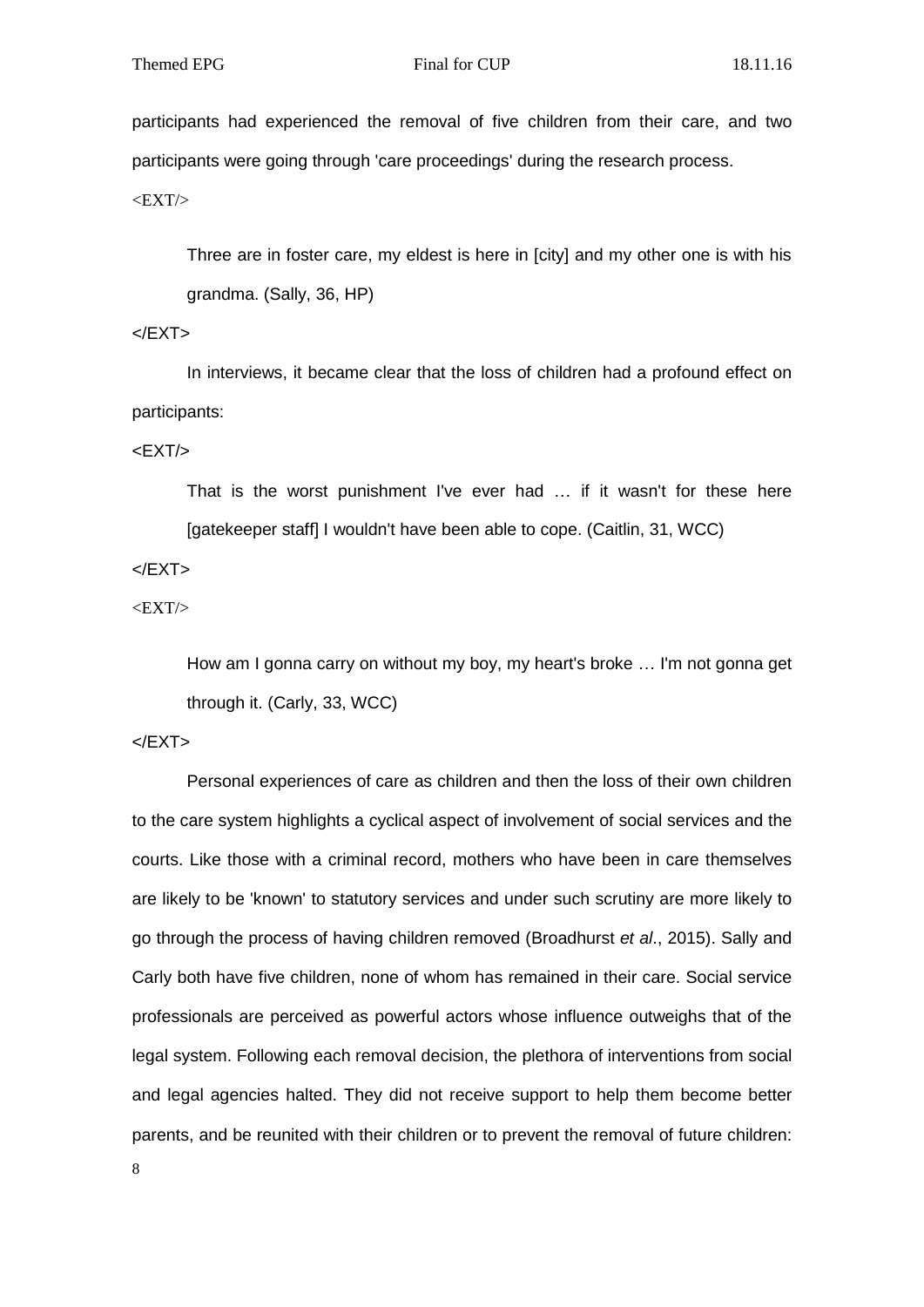a 'children (but not women) first approach lingers' (Lister, 2006). These experiences are particular to women; on a biological level they directly experience the corporeality of pregnancy and childbirth, furthermore socially constructed ideas on parental identities place different and higher expectations on mothers. The loss of their parenting identity and source of value in society is reflected in their experiences of abandonment.

 $<$ EXT $/$ 

I think it were when I were fifteen, drinking, drunk and disorderly and going missing from the children's home … I started with drinking and then … with drugs … then my mate were burgling … that was when the more serious crime started happening … I was sixteen when I got my independence … I just got plonked into a bedsit. (Carly, 33, WCC)

 $<$ /EXT $>$ 

Housing some of the most traumatised children, and perennially underinvested in by the state, the ability of children's homes to provide 'effective social investment' and 'human capital' is limited (Churchill, 2011). Sands (2016: 1) suggests that children in care can be fast-tracked towards criminalisation through earlier involvement of criminal justice agencies; 'staff in children's homes … too frequently [call] … the police, often over minor incidents'. Clearly, not everyone from a low socio-economic position or who has been in care ends up in the criminal justice system or as a 'failed' parent (Welshman, 2008). However, an examination of participants' life courses highlights the punitive treatment of vulnerable young women, and the subsequent problems they encounter as adults and parents. Participants felt that they had been let down by a state which did not protect them, or whose intervention is based on a conflation of 'vulnerability' with 'transgression' (Brown, 2014: 377).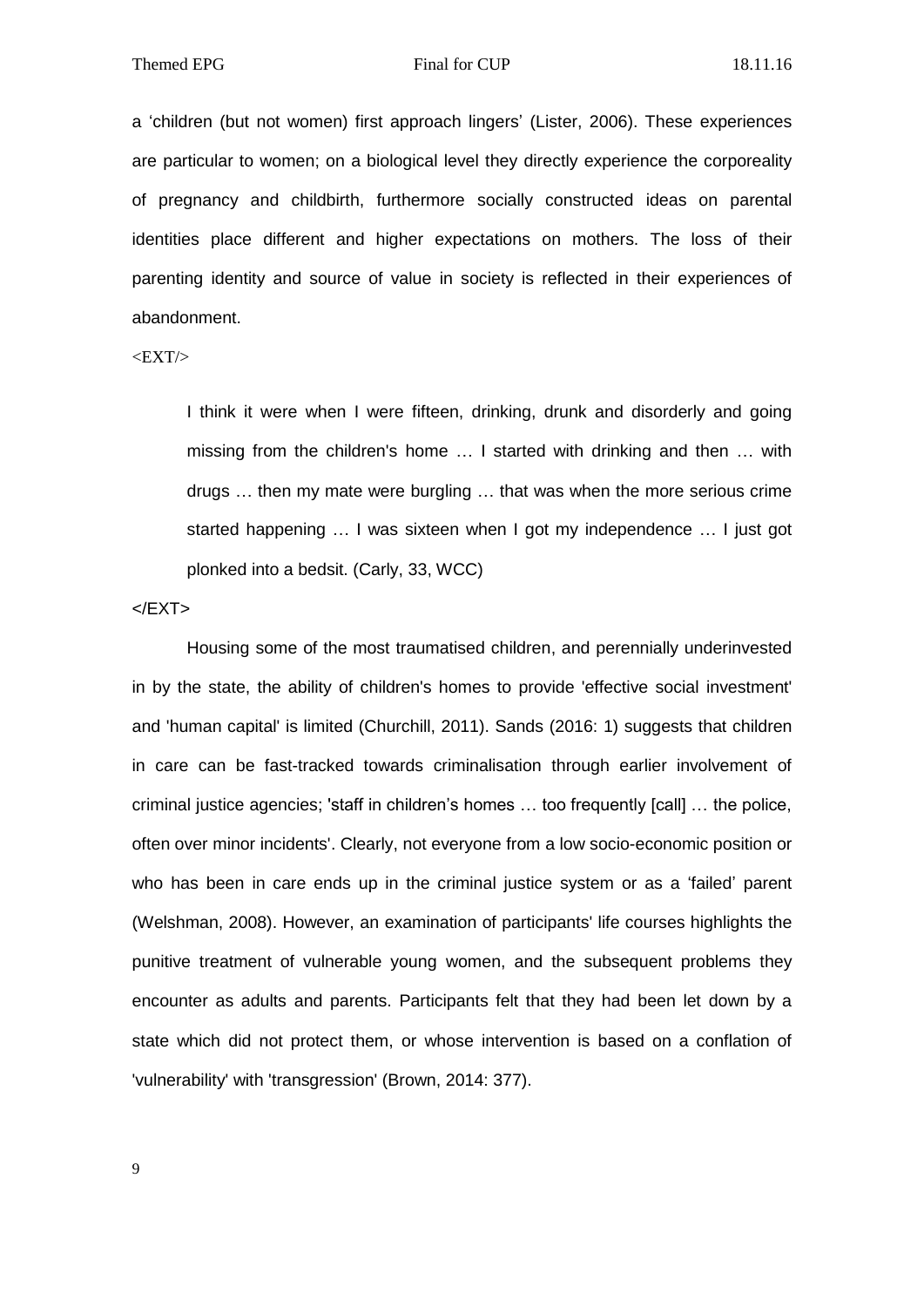At times of crisis, such as being in conflict with the law or during care proceedings, women engage with services. They receive individualised action plans often comprising services such as counselling or courses to address specific 'vulnerabilities' ranging from budgeting skills to preventing domestic violence victimisation. Periods of intensive, multi-agency interventions are perversely interwoven with institutional neglect, ultimately rendering participants socially static. Without addressing underlying structural barriers, those on the margins must better their situations *in spite* of their disadvantages. The governance of those on the social margins appears highly reactive, a costly and inefficient approach by the state. Interventions on the periphery of the criminal justice system, though perceived as palliative by participants, were ineffective in facilitating the accrual of socio-economic capital. A prominent feature of experiences is the individualisation of responsibility, both as the cause of the negative experiences in their lives (as 'bad' parent or partner) and the cure as the individual is expected to engage and turn their life around.

# **<A>The 'assistential arm' during times of austerity**

Participants valued engagement with gatekeepers, and on the whole perceived interactions with statutory welfare agencies positively:

 $<$ EXT $/$ >

She's brilliant my work coach … the lasses and me was planning on going for a day trip out. And … I says 'aw I've got a meeting at [Work Programme provider]'. So I went to [my work coach] 'I've got to have this day out'. And she said, 'do you know what … you just go' … I've got this banter with her. (Caitlin, 31, WCC)  $<$ /EXT $>$ 

10 Superficially, Caitlin's work coach appears to act protectively by letting her miss an appointment. However, also perceptible is coercion evident in her seeking permission and the prioritisation of work coach guided activities; Caitlin subsequently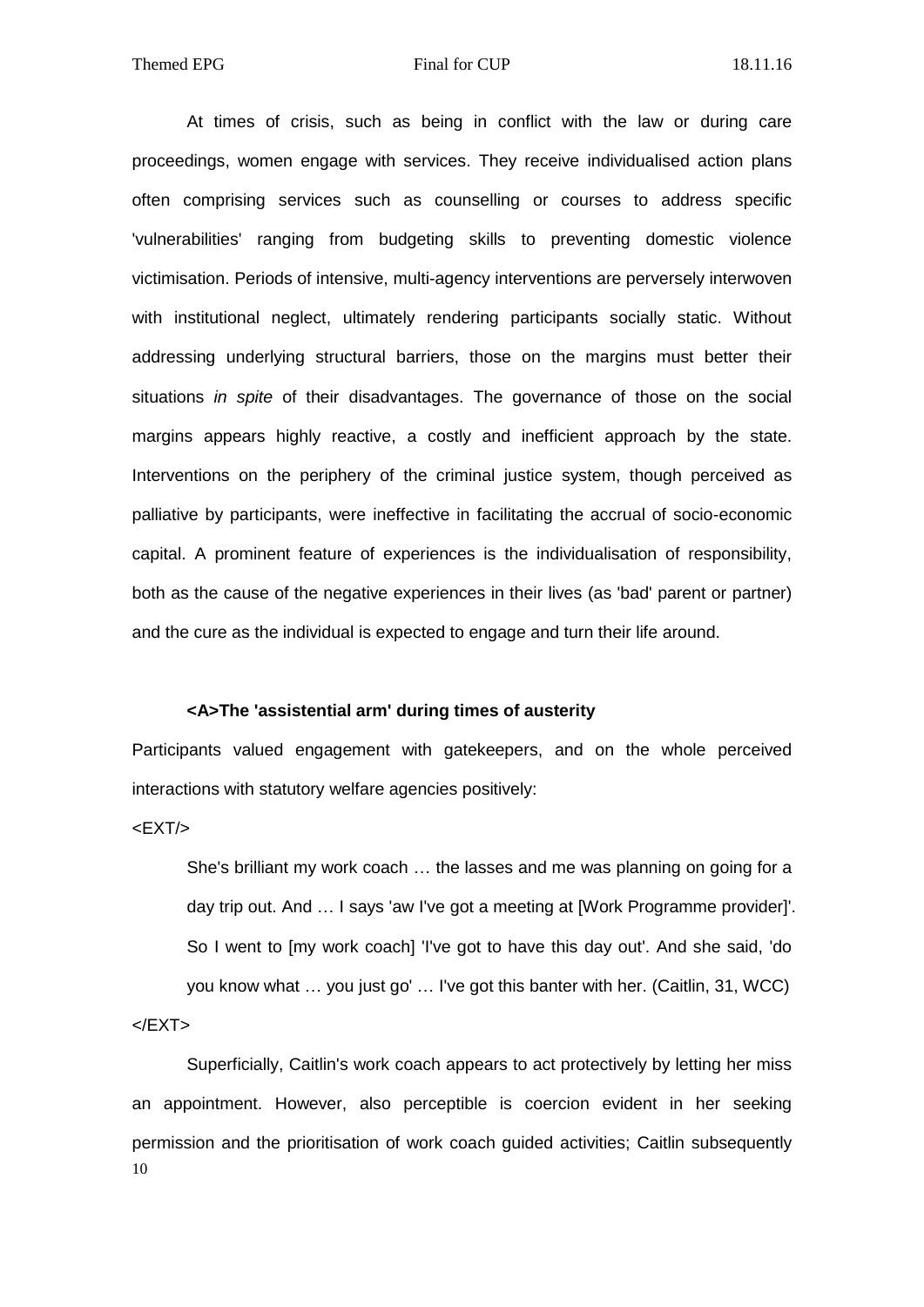cancelled a research interview in order to attend a mandatory work-focused interview (WFI). Caitlin accepts that she must perform the behaviours expected of her, signifying an internalisation and normalisation of the disciplinary control exerted by the welfare system.

Whitney and Sally also highlight positive experiences; both are long-term unemployed and have volunteered at the gatekeeper organisation for many years:  $<$ EXT $/$ 

They know I am interested in getting back to work, they know I don't want to be on the dole for the rest of my life … I've never had any problems. (Whitney, 26, HP)

 $<$ /EXT $>$ 

 $<$ EXT $/$ 

She [the work coach] was lovely. If I didn't make it in, she would ring me up and do the appointment over the phone. I've had crisis loans in the past, I could get them easy. (Sally, 36, HP)

 $<$ /EXT $>$ 

These accounts draw attention to positive experiences within the assistential arm of the state . They did not explicitly indicate any dissatisfaction in their interactions with Jobcentre Plus and Work Programme staff or the requirements placed on them. This suggests being placed in the ESA groups provided a modicum of protection from tougher conditionality and a sanctions regime. Still, participants performed the requisite attitudes and behaviours, which might be interpreted as a form of 'gaming the system' to ensure benefits are maintained (Batty *et al*., 2016: 171). Nonetheless, their experiences reflect a 'softness' within the practices of frontline welfare professionals – relationships show understanding and common interests. Grant (2013: 166) found that welfare practitioners 'used their autonomy to make the policy less punitive'; one way of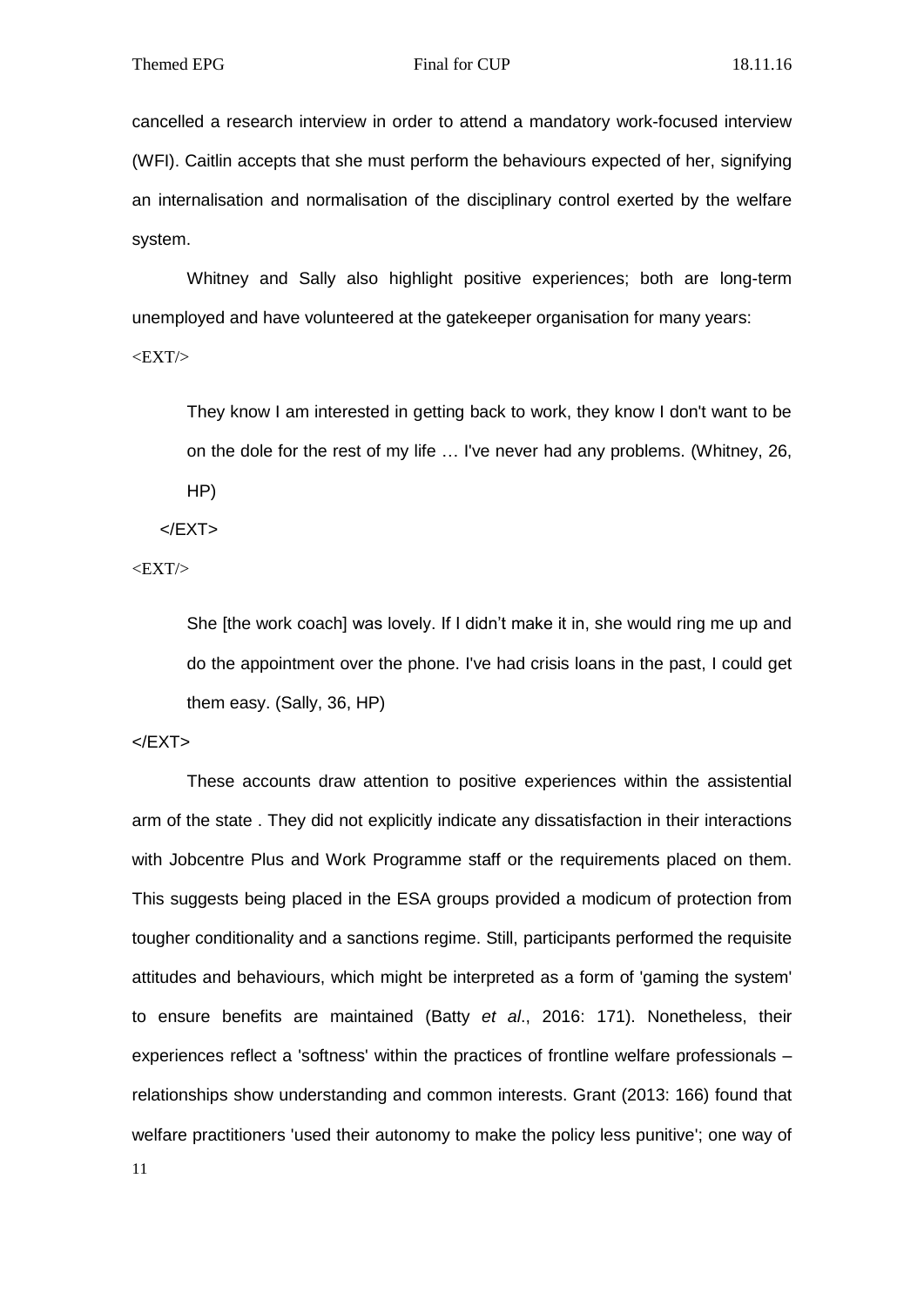making sense of participant experiences. Carter and Whitworth (2015) show that 'creaming' and 'parking' – where practitioners focus their efforts on those most likely to secure employment – remain lingering features of welfare-to-work practice. It seems plausible that participants – being far from the labour market – may have been 'parked'.

There was, however, a strong counter-narrative where participants recounted negative experiences, related to the WCA:

<EXT/>

I've had to fight for that [being put in the support group]. I went for medicals … and they said that I was fit for work. I had to appeal against it and it took fourteen months … I had to go to court … nobody believed me … they said well you don't look as if you've got an illness … I was on crutches … And it's like 'well, you can walk with crutches' … They can just say 'no' … that's worse [than a sanction] … My ex-husband did this to me I think he should pay, not the government. (Vivien, 46, DASSG)

# $<$ /EXT $>$

Vivien's experience indicates that, although she was initially treated as undeserving, she feels that the state should not be paying for her, despite her disability. During ethnographic fieldwork, I participated in a group session in which participants indicated anxieties around the possibility of failing the WCA and not being able to access ESA.

12 Despite these instances, participants' experiences are suggestive of a residual *assistential* welfare arm – though this interpretation should be tempered with a more subtle analysis of participants' compliance with mandated behaviours and attitudes. Participants highlighted the importance of frontline staff in how they perceive the welfare system, with positive accounts linked to interactions with specific individuals acting in discretionary ways to shield them from conditionality and the sanctions regime. The use of discretion by 'street-level bureaucrats' persists in the delivery of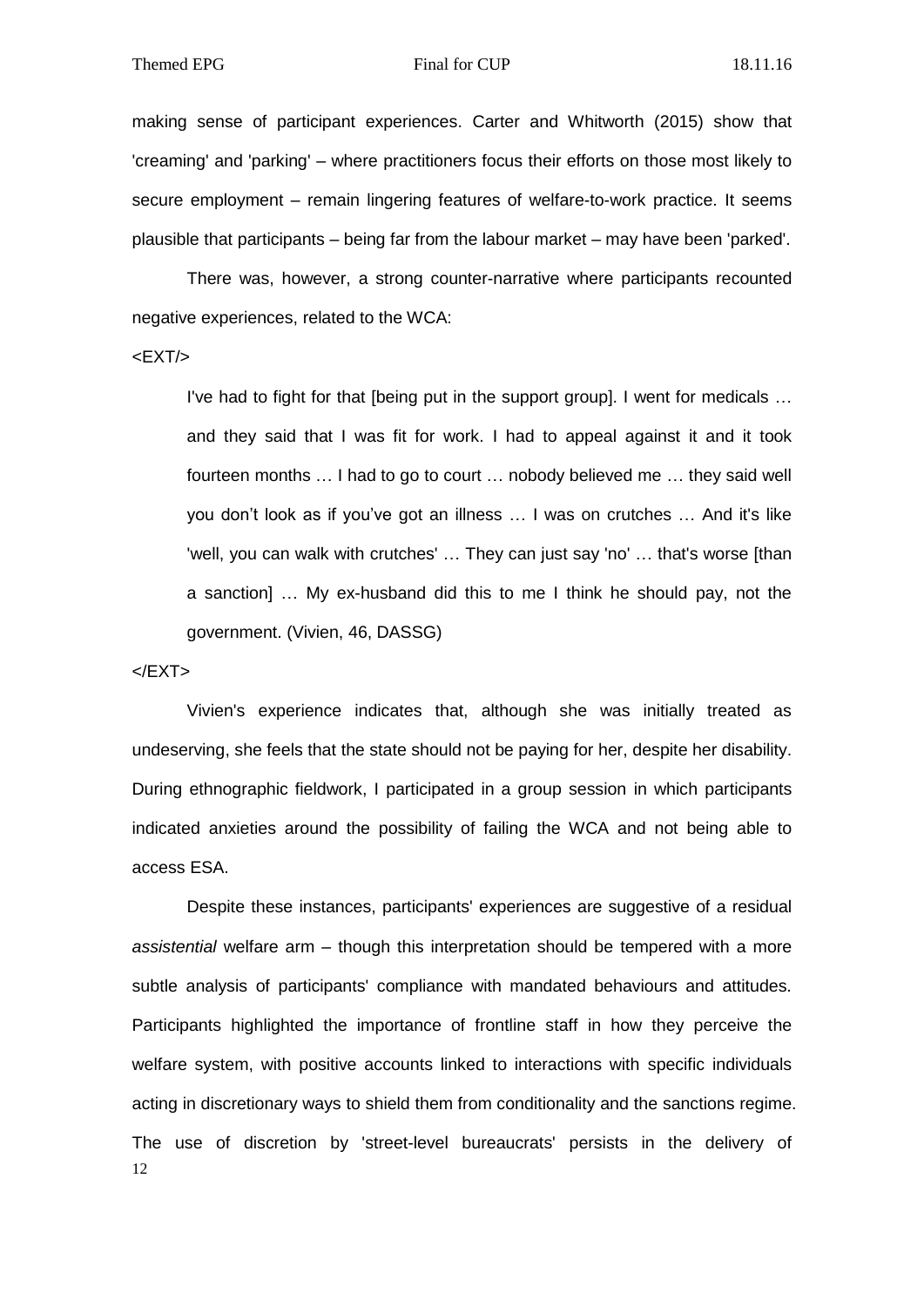employability programmes (Fletcher, 2011: 446). An alternative perspective is that participants' deemed the welfare regime less intrusive or punitive than other agencies within the carceral–assistential net, such as social services or the police.

There is a growing body of research that presents nuanced perspectives on the direction of social policy under austerity (Johnsen, and Fitzpatrick, 2010; Flint, 2012). This article contributes to these works through the experiences of women at the penal– welfare nexus who report a paradoxical blend of sanction and support. Participants were often engaged in an 'archipelago of interventions' with multiple providers of 'marginal social welfare' services (Jamieson, 2012). Some participants had been mandated to attend a particular service by a magistrate; others had been signposted by the police or social services. Some had progressed to volunteering and now saw themselves primarily as volunteers, attending daily to 'keep out of trouble'; many enjoyed going to socialise and had gained a sense of belonging. Though service providers were part of, or closely associated with, the criminal justice system, participants did not perceive them as *carceral*. At a time when social assistance and public services are being cut, these agencies provided essential support and meaningful activity for severely marginalised women.

While women received services/interventions and out-of-work benefits, if the interventions comprising the 'carceral–assistential net' are to be viewed as remedial, there should be a perceptible 'accumulation of social capital' in ways that support their '(sub)proletarian life strategies' (Wacquant, 2008: 224). Support often focused on empowering women to take control of their lives to 'make change happen',<sup>7</sup> masking the structural causes of their marginality. The result of this residualised approach is that they remain trapped on the margins despite engaging with multiple services. Interventions have minimal impact, constituting a new form of 'warehousing' taking place in the community rather than the prison (Wacquant, 2010).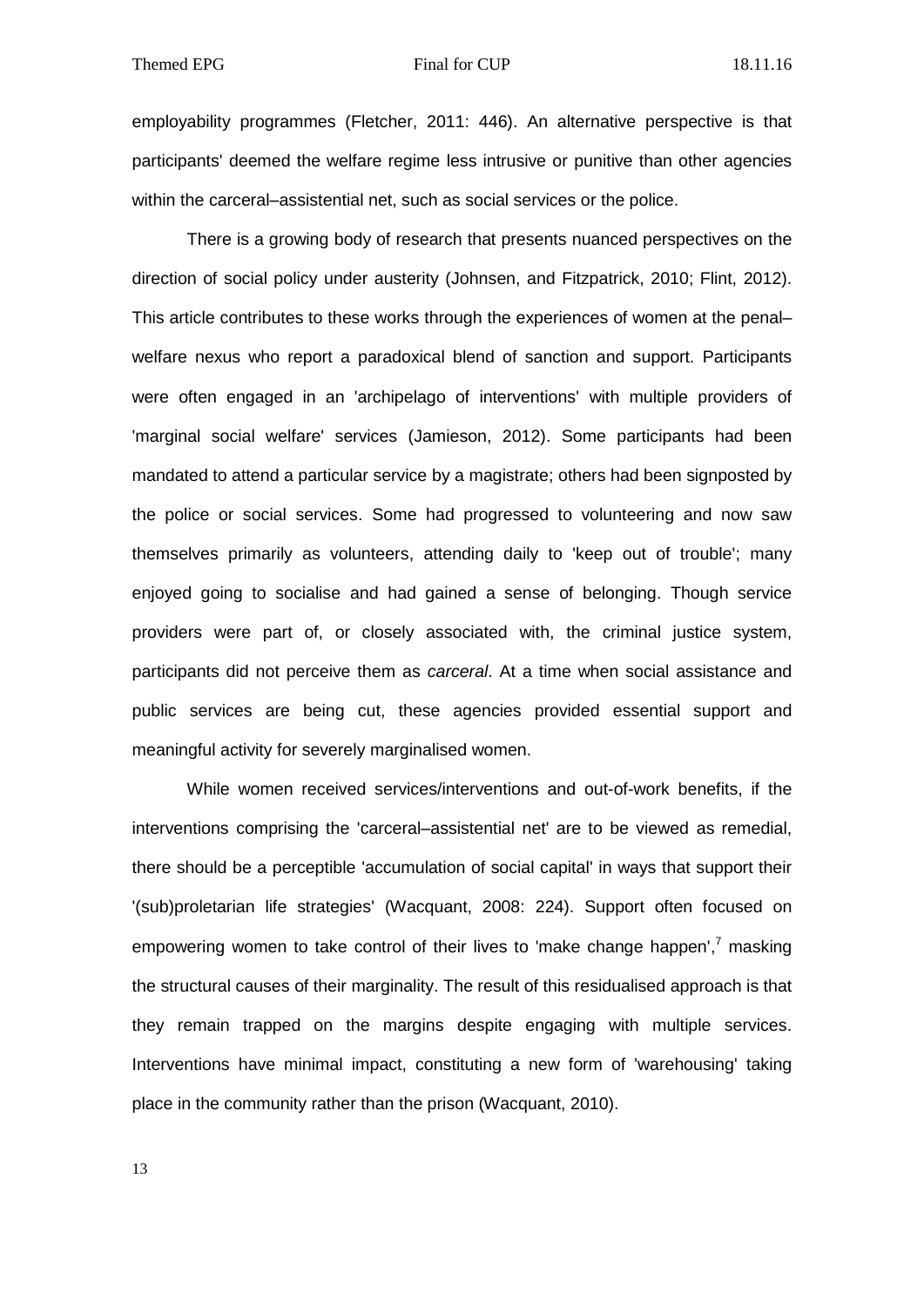These contrasting tones of the penal–welfare experience both support and contradict Wacquant's (2009: 99) notion that 'the state regulates the troublesome behaviours of these women (and their children) through workfare'. The governance of the poor and disorderly is much messier than macro-level level conceptions allow. They are undergoing something more complex than penal enlargement and welfare retrenchment. A paradoxical 'archipelago' of interventions jointly 'assistential' and 'carceral', is observable. From this perspective, we are able to gain a more nuanced grasp of the many faces of the neo-liberal state, which may be experienced as supportive, repressive, punitive and protective at the same time.

# **Discussion and conclusion**

14 This article textures our understanding of Wacquant's (2009) 'carceral–assistential net' through the experiences of women at the intersection of penal and welfare policy in austerity Britain. The findings suggest that women who have been in the criminal justice system and are far from the labour market derive social protection and support in the carceral–assistential net. Welfare professionals mediate tightening conditions and were perceived positively; participants were not subject to 'workfare', though narratives suggest coercive elements in their relationships with front-line staff. Protection by 'street-level bureaucrats' is a dynamic social settlement, vulnerable to change. Community-based interventions on the periphery of the criminal justice system were experienced as last bastions of support within the carceral–assistential landscape. Participants did not perceive these organisations as carceral or punitive, but as important and meaningful features of their weekly routine. However, it is important to place these cognitive perceptions within the context that shaped them, specifically earlier and on-going instances of trauma and intensive state intervention. In attending sessions and courses, the aim is to empower women to make better choices. While gatekeepers may provide much needed spaces of resistance and relief, they function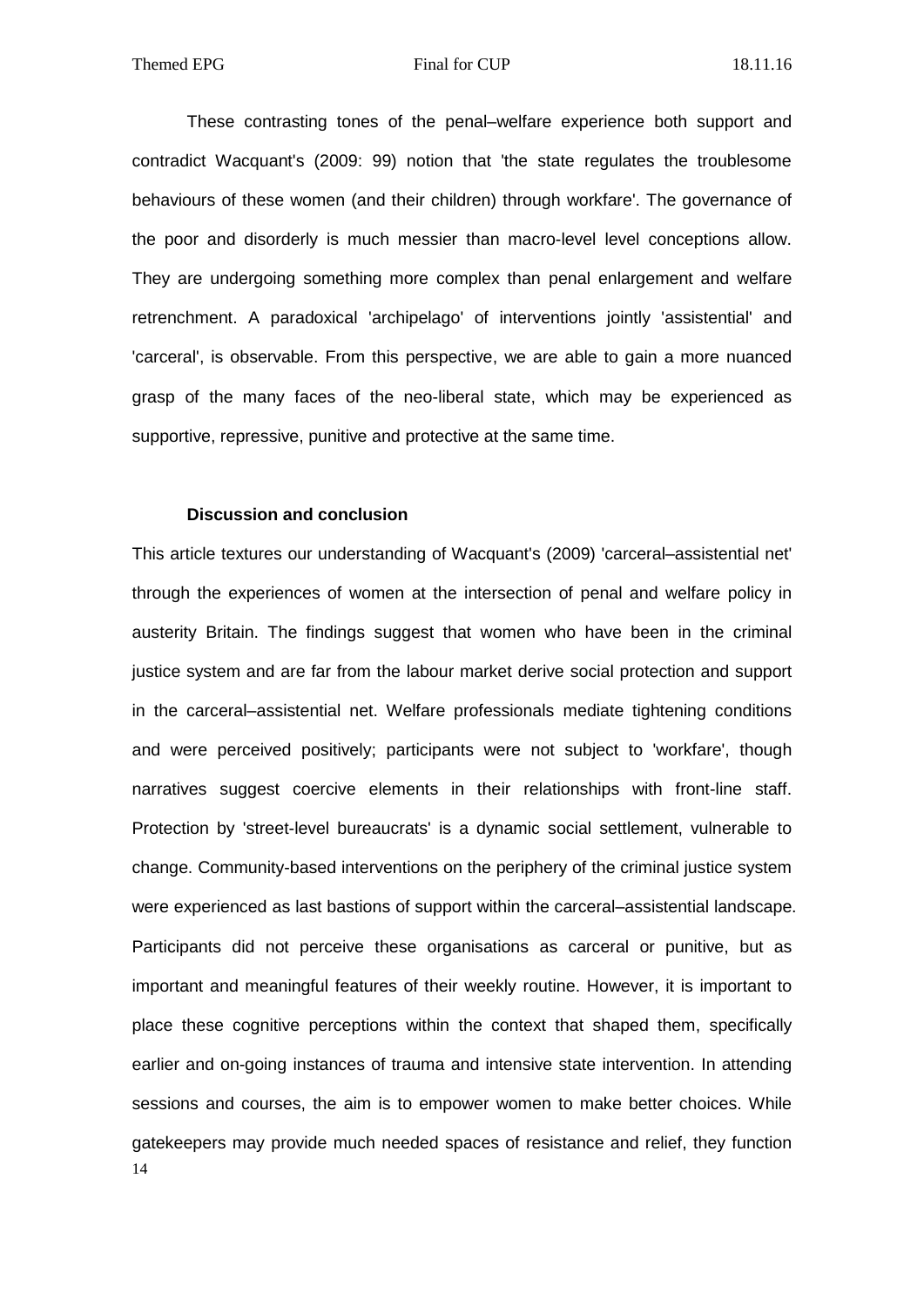within the neoliberal apparatus rather than disrupting it and individualise the problems faced by women in positions of advanced marginality.

What is evident is that women at the penal–welfare nexus have often experienced victimhood and institutional neglect earlier in life, and this is regularly linked to their subsequent criminalisation. The penal arm receives them and there is an element of churn between the criminal justice and welfare systems; with some participants remaining warehoused in the 'carceral–assistential net' for many years. The services they received during the research period came as both immediate (in times of crisis) and long-term interventions; where social problems were addressed on the periphery of the criminal justice system.

Child removal proceedings featured significantly in some participants' experiences. These interventions were highly traumatic, and particularly acute when taking place shortly after birth. The basic right to a family and private life was not accessible to these maternal outcasts. Viewed more broadly, these participants lost access to care as 'a resource for citizenship and an expression of citizenship responsibility' (Lister, 2007: 56). The findings of this study uncover a troubling side to social investment and state paternalism. The idealised child is vaunted, mothers must prove their worthiness to parent within a short timescale, which can prove an impossible task for those on a low income experiencing multiple disadvantages. Cyclical experiences of care proceedings will continue to be a feature of women's lives if social policies continue to focus on normative, individualised behaviour change rather than addressing underlying socio-economic problems faced by families in advanced marginality. An approach that better supports families (particularly mothers) from an earlier stage, before their children's welfare is put at risk and addresses recurrent care proceedings, would provide better life chances for children and marginalised women at the penal–welfare nexus.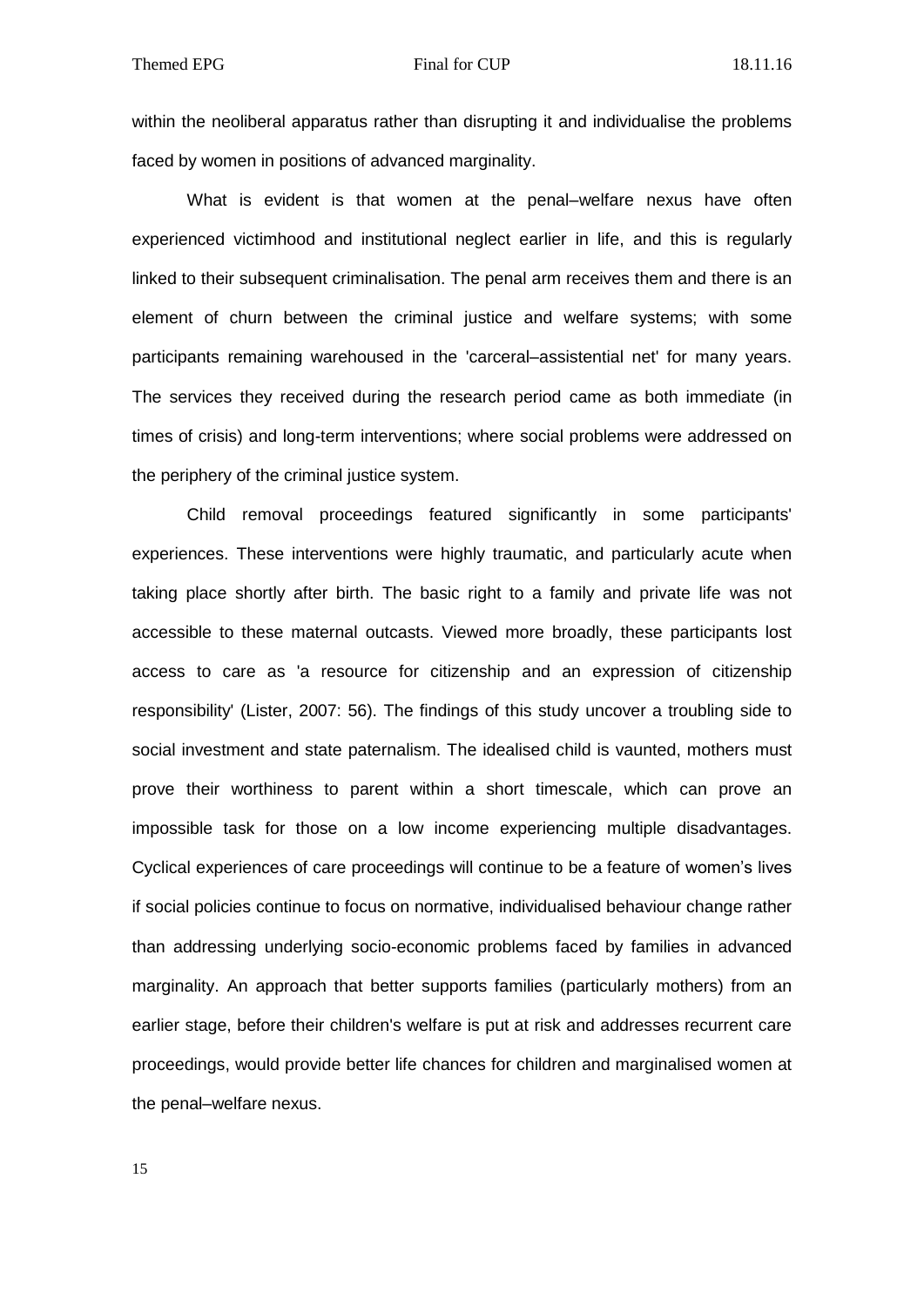Wacquant's ideas provide an important backdrop for this article, which is textured by rich accounts of women's direct experiences of the 'carceral–assistential net'. In doing so, this article brings to the fore the complex, heterogeneous raft of social assistance, institutional neglect (up to the point of problematic behaviour), punishment and intensive interventions that women in advanced marginality experience at the micro-level. The article also highlights the gendered character of social welfare and disciplining. Gender-specific criminal justice policies aim to divert women from custody and provide support to address their specific vulnerabilities and prevent further criminalisation. This approach, while palliative, fails to significantly change the socioeconomic position of participants and comes only once they are at risk of offending.

# **Acknowledgements**

I am grateful to the women who took part in this study whose experiences are reported here. I would also like to thank Del Roy Fletcher, Tony Gore, Richard Crisp, Ian Cole, Kesia Reeve, and Elaine Batty for their comments on earlier drafts. I am also indebted to the guest editors of this special issue for their guidance, and to the two anonymous peer reviewers for their thoughtful comments.

# **Notes**

1 'liberal at the top and paternalistic at the bottom' (Wacquant, 2009: 312).

2 At the extremes of social and economic exclusion.

3 Which focuses principally on the US context.

4 See Stewart and Gobeil (2015) and Martin and Wilcox (2012).

5 Diverting women from custody became a priority following the Corston (2007) report.

6 Pseudonyms are used throughout.

7 Title of a course participants completed.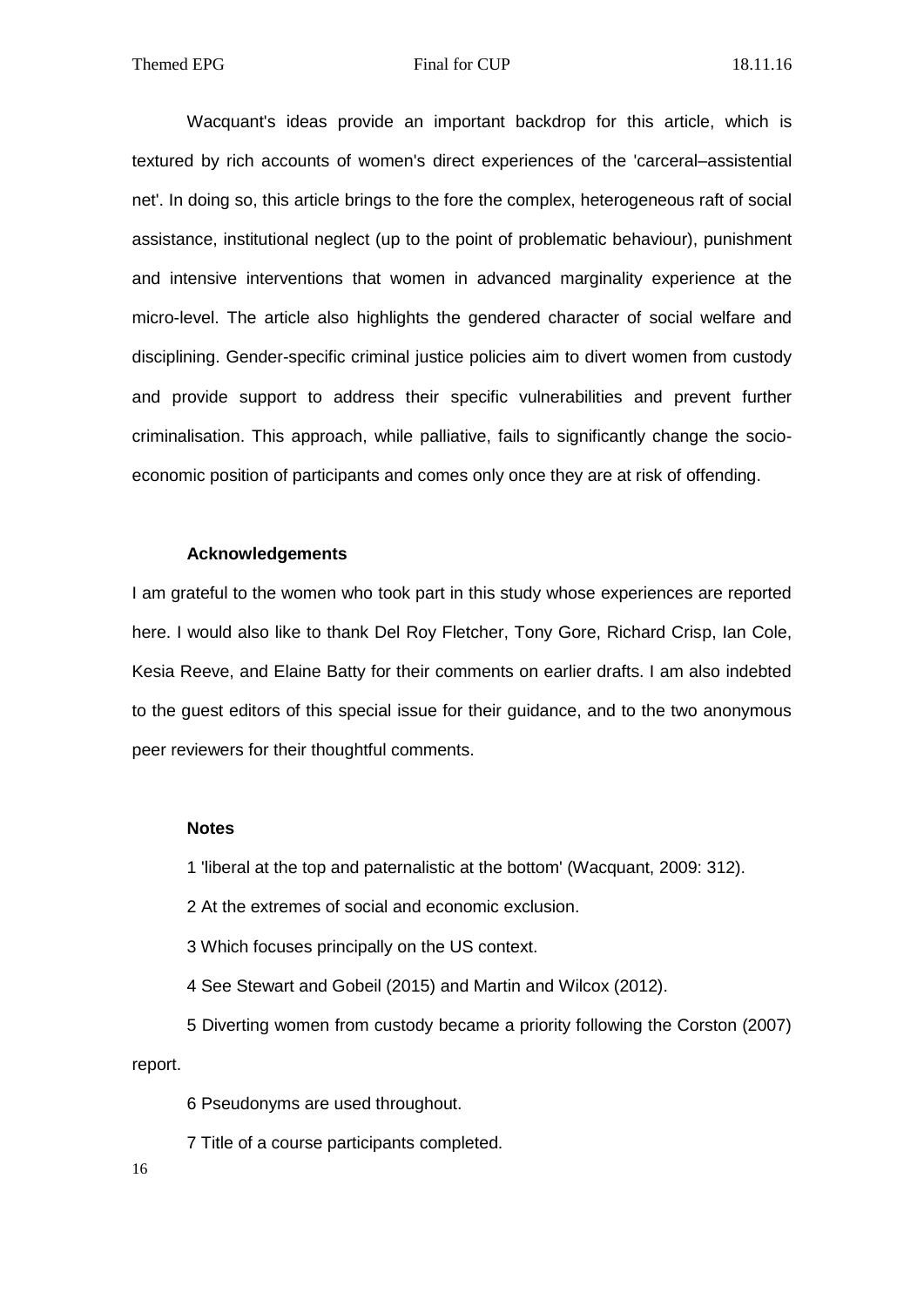# **References**

- Ashe, F. (2014) '"All about Eve": mothers, masculinities and the 2011 UK riots', *Political Studies*, 62, 652–68.
- Ball, E., Batty, E. and Flint, J. (2016) 'Intensive family intervention and the problem figuration of "troubled families"', *Social Policy and Society*, 15, 263–74.
- Batty, E., Fletcher, D., Flint, J. and McNeill, J. (2016) 'Gamers or victims of the system? Welfare reform, cynical manipulation and vulnerability', *The Journal of Poverty and Social Justice*, 15, 171–85.
- Broadhurst, K., Shaw, M., Kershaw, S., Harwin, J., Alrouh, B., Mason, C. and Pilling, M. (2015) 'Vulnerable birth mothers and repeat losses of infants to public care: is targeted reproductive health care ethically defensible?', *Journal of Social Welfare and Family Law*, 37, 1, 84–98.
- Brown, K. (2014) 'Questioning the vulnerability zeitgeist: care and control practices with "vulnerable" young people', *Social Policy and Society*, 13, 3, 371–87.
- Bumiller, K. (2013) 'Incarceration, welfare state and labour market nexus', in B. Carlton and M. Segrave (eds.), *Women Exiting Prison: Critical Essays on Gender, Post-Release Support and Survival*, Abingdon, Oxon: Routledge, 13–33.
- Cafcass (2014) 'Cafcass operating Framework', [https://www.cafcass.gov.uk/media/212819/cafcass\\_operating\\_framework.pdf](https://www.cafcass.gov.uk/media/212819/cafcass_operating_framework.pdf) [accessed 17.05.2016].
- Carter, E. and Whitworth, A. (2015) 'Creaming and parking in quasi-marketised welfare-to-work schemes: designed out of or designed in to the UK work programme?', *Journal of Social Policy*, 44, 2, 277–96.
- Churchill, H. (2011) 'Wither the social investment state? Early intervention, prevention and children's services reform in the new policy context', Paper presented at the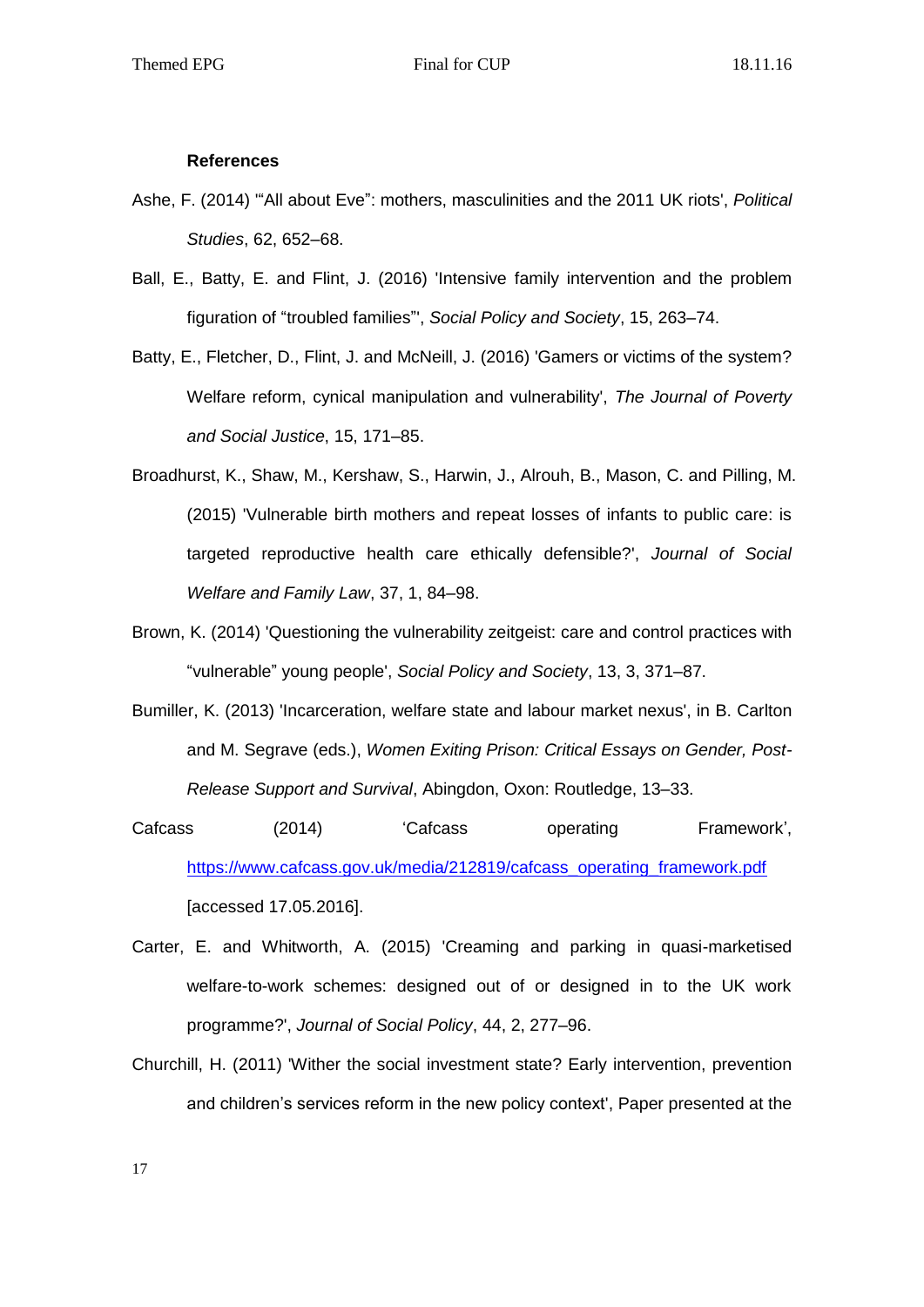Social Policy Association International conference Bigger Societies, Smaller Governments? University of Lincoln, 4–6 July 2011.

- Corcoran, M. and Fox, C. (2012) 'A seamless partnership? Developing mixed economy interventions in a non-custodial project for women', *Criminology and Criminal Justice*, 13, 3, 336–53.
- Corston, J. (2007) *The Corston Report: A Review of Women with Particular Vulnerabilities in the Criminal Justice System*, London: Home Office.
- Crossley, S. (2016) 'The Troubled Families Programme: in, for and against the state?', *Social Policy Review: Analysis and Debate in Social Policy*, 28, 127.
- Derr, M. K. and Taylor, M. J. (2004) 'The link between childhood and adult abuse among long-term welfare recipients', *Children and Youth Services Review*, 26, 2, 173–84.
- Dwyer, P. and Wright, S. (2014) 'Universal Credit, ubiquitous conditionality and its implications for social citizenship', *The Journal of Poverty and Social Justice*, 22, 1, 27–35.
- Featherstone, B., Morris, K. and White, S. (2014) *Re-imagining Child Protection: Towards Humane Social Work with Families*, Bristol: Policy Press.
- Fletcher, D. R. (2011) 'Welfare reform, Jobcentre Plus and the street-level bureaucracy: towards inconsistent and discriminatory welfare for severely disadvantaged groups?', *Social Policy and Society*, 10, 4, 445–58.
- Flint, J. (2012) 'The inspection house and neglected dynamics of governance: the case of domestic visits in family intervention projects', *Housing Studies*, 27, 6, 822– 38.
- Foucault, M. (1977) *Discipline and Punish: The Birth of the Prison*, London: Penguin Books.
- Gillies, V. (2012) 'Family policy and the politics of parenting: from function to competence', *The Politicization of Parenthood*, 5, 13–26.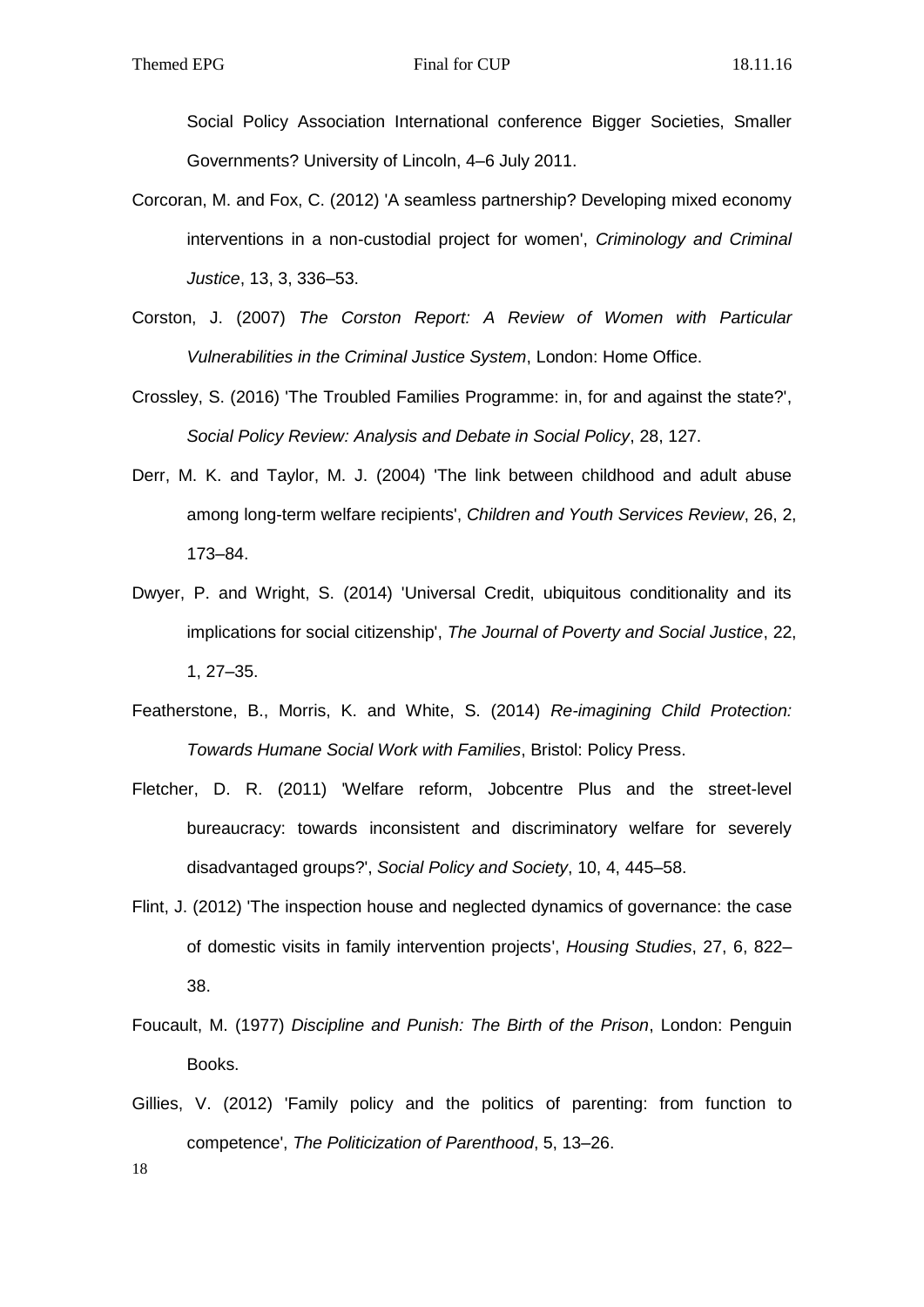- Grant, A. (2013) 'Welfare reform, increased conditionality and discretion: Jobcentre Plus advisers' experiences of targets and sanctions', *Journal of Poverty and Social Justice*, 21, 2, 165–76.
- Grover, C. and Piggott, L. (2010) 'From incapacity benefit to employment and support allowance: social sorting, sickness and impairment, and social security', *Policy Studies*, 31, 2, 265–82.
- Hills, J. (2014) *Good Times Bad Times: The Welfare Myth of Them and Us*, Bristol: Policy Press.
- Jamieson, R. (2012) 'The archipelago of intervention: governing the awkward citizen', Doctoral thesis, Durham University.
- Jensen, T. (2013) 'Austerity parenting', *Soundings: A Journal of Politics and Culture*, 55, 1, 60–70.
- Johnsen, S. and Fitzpatrick, S. (2010) 'Revanchist sanitisation or coercive care? The use of enforcement to combat begging, street drinking and rough sleeping in England', *Urban Studies*, 47, 8, 1703–23.
- Lister, R. (2006) 'Children (but not women) first: New Labour, child welfare and gender', *Critical Social Policy*, 26, 2, 315–35.
- Lister, R. (2007) 'Inclusive citizenship: realizing the potential', *Citizenship Studies*, 11, 1, 49–61.
- Martin, D. and Wilcox, P. (2012) 'Women, welfare and the carceral , in P. Squires and J. Lea (eds.), *Criminalisation and Advanced Marginality: Critically Exploring the Work of Loic Wacquant*, Bristol: The Policy Press, 151–71.
- Prison Reform Trust (2016) 'Prison: the facts', [http://www.prisonreformtrust.org.uk/Portals/0/Documents/Bromley%20Briefings/](http://www.prisonreformtrust.org.uk/Portals/0/Documents/Bromley%20Briefings/Summer%202016%20briefing.pdf) [Summer%202016%20briefing.pdf](http://www.prisonreformtrust.org.uk/Portals/0/Documents/Bromley%20Briefings/Summer%202016%20briefing.pdf) [accessed 18.11.2016].
- Rogowski, S. (2013) *Critical Social Work with Children and Families: Theory, Context and Practice*, Bristol: Policy Press.